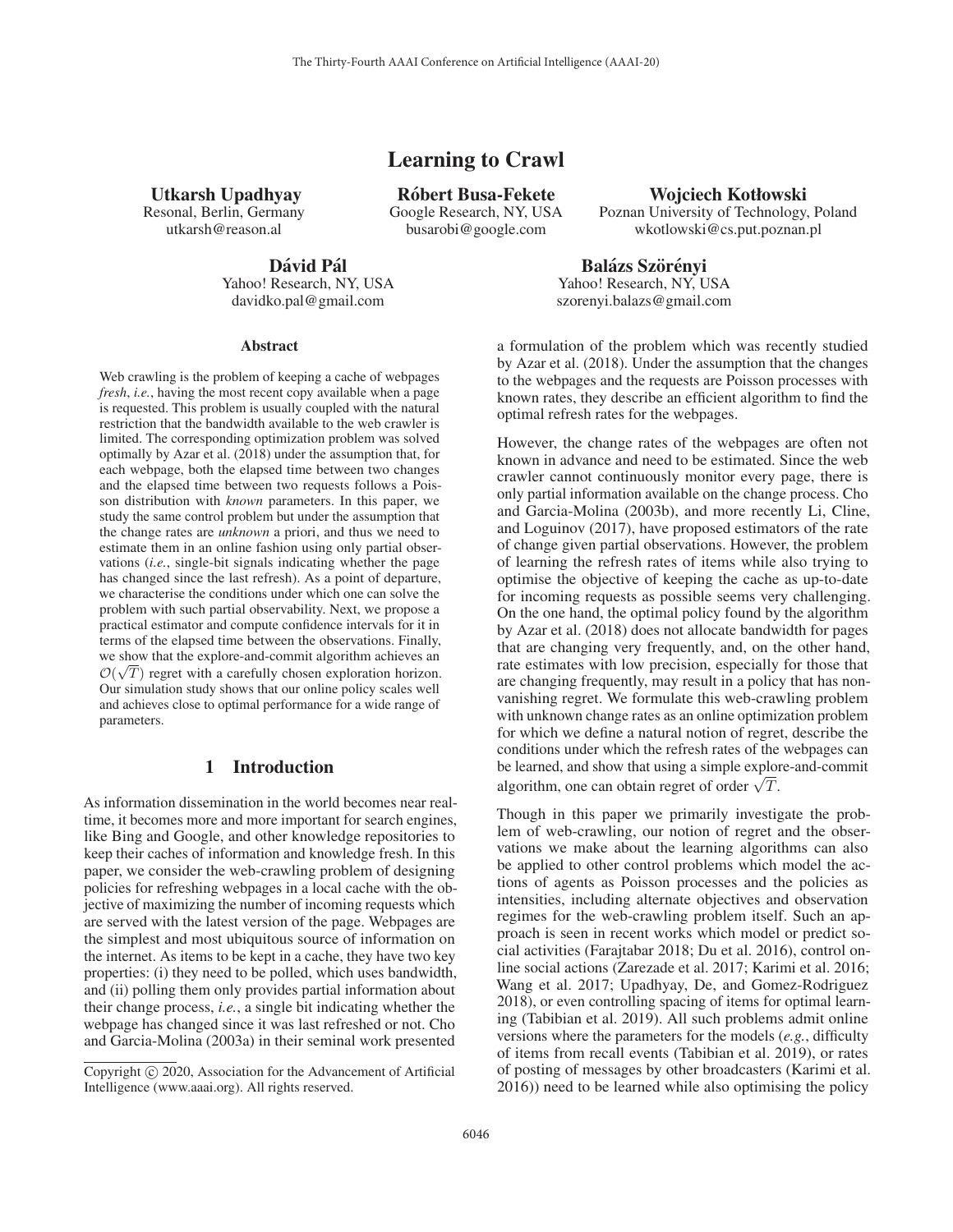the agent follows.

In Section 2, we will formally describe the problem setup and formulate the objective with bandwidth constraints. Section 3 takes a closer look at the objective function and the optimal policy to describe the properties any learning algorithm should have. We propose an estimator for learning the parameters of Poisson process with partial observability and provide guarantees on its performance in Section 4. Leveraging the bound on the estimator's performance, we propose a simple explore-and-commit algorithm in Section 5 and show that it achieves  $\mathcal{O}(\sqrt{T})$  regret. In Section 6, we test our algo-<br>rithm using real data to justify our theoretical findings and rithm using real data to justify our theoretical findings and we conclude with future research directions in Section 7.

# 2 Problem Formulation

In this section, we consider the problem of keeping a cache of m webpages up-to-date by modelling the changes to those webpages, the requests for the pages, and the bandwidth constraints placed on a standard web-crawler. We assume that the cache is empty when all processes start at time 0.

We model the changes to each webpage as Poisson processes with constant rates. The parameters of these *change processes* are denoted by  $\xi = [\xi_1, \ldots, \xi_m]$ , where  $\xi_i > 0$  denotes the rate of changes made to webpage i. We will assume that *ξ* are not known to us but we know only an upper bound  $\xi_{\text{max}}$  and lower bound  $\xi_{\text{min}}$  on the change rates. The crawler will learn *ξ* by refreshing the pages and observing the single-bit feedback described below. We denote the time webpage  $i$  changes for the *n*th time as  $x_{i,n}$ . We model the incoming requests for each webpage also as Poisson processes with constant rates and denote these rates as  $\zeta = [\zeta_1, \zeta_2, \ldots, \zeta_m]$ . We will assume that these rates, which can also be interpreted as the *importance* of each webpage in our cache, are known to the crawler. We will denote the time webpage  $i$  is requested for the *n*th time as  $z_{i,n}$ . The change process and the request process, given their parameters, are assumed to be independent of each other.

We denote time points when page  $i$  is refreshed by the crawler using  $(y_{i,n})_{n=1}^{\infty}$ . The feedback which the crawler gets after refreshing a webpage *i* at time  $y_{i,n}$  consists of a single bit refreshing a webpage i at time  $y_{i,n}$  consists of a single bit which indicates whether the webpage has changed or not since the last observation, if any, that was made at time  $y_{i,n-1}$ . Let  $E_i^{\emptyset}[t_0, t]$  indicate the event that neither a change nor a refresh of the page has happened between time  $t_0$  and  $t$  for refresh of the page has happened between time  $t_0$  and  $t$  for webpage *i*. Define  $FRESH(i, t)$  as the event that the webpage is *fresh* in the cache at time t. Defining the maximum of an empty set to be  $-\infty$ , we have:

\n
$$
\begin{aligned}\n &\text{FRESH}(i, t) = \\
&\left\{ \begin{aligned}\n &\text{if } E_i^{\emptyset}[0, t] \\
&\text{if } E_i^{\emptyset}[0, t] \\
&\text{if } \neg E_i^{\emptyset}[0, t]\n \end{aligned}\right.\n \end{aligned}
$$
\n

where the indicator function  $1_{\left( \bullet \right)}$  takes value 1 on the event in its argument and value 0 on its complement. Hence, we can describe the feedback we receive upon refreshing a page i at time  $y_{i,n}$  as:

$$
o_{i,n} = \text{FRESH}(i, y_{i,n}).\tag{1}
$$

 $o_{i,n} = \text{FRESH}(i, y_{i,n}).$  (1)<br>We call this a *partial* observation of the change process to contrast it with *full* observability of the process, *i.e.*, when a refresh at  $y_{i,n}$  provides the number of changes to the webpage in the period  $(y_{i,n}, y_{i,n-1})$ . For example, the crawler will have full observability of the incoming request processes.

The policy space Π consists of all measurable functions which, at any time  $t$ , decide when the crawler should refresh which page in its cache based on the observations up to time  $t$ that includes  $\{(o_{i,n})_{n=1}^N | N = \text{argmax}_n y_{i,n} < t; i \in [m] \}.$ 

The objective of the web-crawling problem is to refresh webpages such that it maximizes the number of requests which are served a fresh version. So the utility of a policy  $\pi \in \Pi$ followed from time  $t_1$  to  $t_2$  can be written as:

$$
U([t_1, t_2], \pi; \xi) = \frac{1}{m} \sum_{i=1}^{m} \sum_{t_1 \leq z_{i,n} \leq t_2} \text{FRESH}(i, z_{i,n}). \quad (2)
$$

Our goal is to find a policy that maximizes this utility  $(2)$ .<sup>1</sup> However, if the class of policies is unconstrained, the utility can be maximized by a trivial policy which continuously refreshes all webpages in the cache. This is not a practical policy since it will overburden the web servers and the crawler. Therefore, we would like to impose a bandwidth constraint on the crawler. Such a constraint can take various forms and a natural way of framing it is that the expected number of webpages that are refreshed in *any* time interval with width w cannot exceed  $w \times R$ . This constraint defines a class of stochastic policies  $\Delta_R = \{(\rho_1, \ldots, \rho_m) \in (\mathbb{R}^+)^m : \sum_{i=1}^m \rho_i = R\} \subset \Pi$  where each webpage's refresh time is drawn by the crawler <sup>Π</sup>, where each webpage's refresh time is drawn by the crawler from a Poisson process with rate  $\rho_i$ .

This problem setup was studied by Azar et al. (2018) and shown to be tractable. Recently, Kolobov et al. (2019a) have studied a different objective function which penalises the *harmonic staleness* of pages and is similarly tractable. Another example of such an objective (albeit with full observability) is proposed by Sia, Cho, and Cho (2007). We show later that our analysis extends to their objective as well.

We define the regret of policy  $\pi \in \Delta_R$  as follows

$$
R(T,\pi;\boldsymbol{\xi}) = \max_{\pi' \in \Delta_R} \mathbb{E}\left[U([0,T],\pi';\boldsymbol{\xi})\right] - \mathbb{E}\left[U([0,T],\pi;\boldsymbol{\xi})\right].
$$

It is worth reiterating that the parameters *ξ* will not be known to the crawler. The crawler will need to determine when and which page to refresh given only the single bits of information  $o_{i,n}$  corresponding to each refresh the policy makes.

# 3 Learning with Poisson Processes and Partial Observability

In this section, we will derive an analytical form of the utility function which is amenable to analysis, describe how to un-

<sup>&</sup>lt;sup>1</sup>The freshness of the webpages does depend on the policy  $\pi$ which is hidden by function FRESH.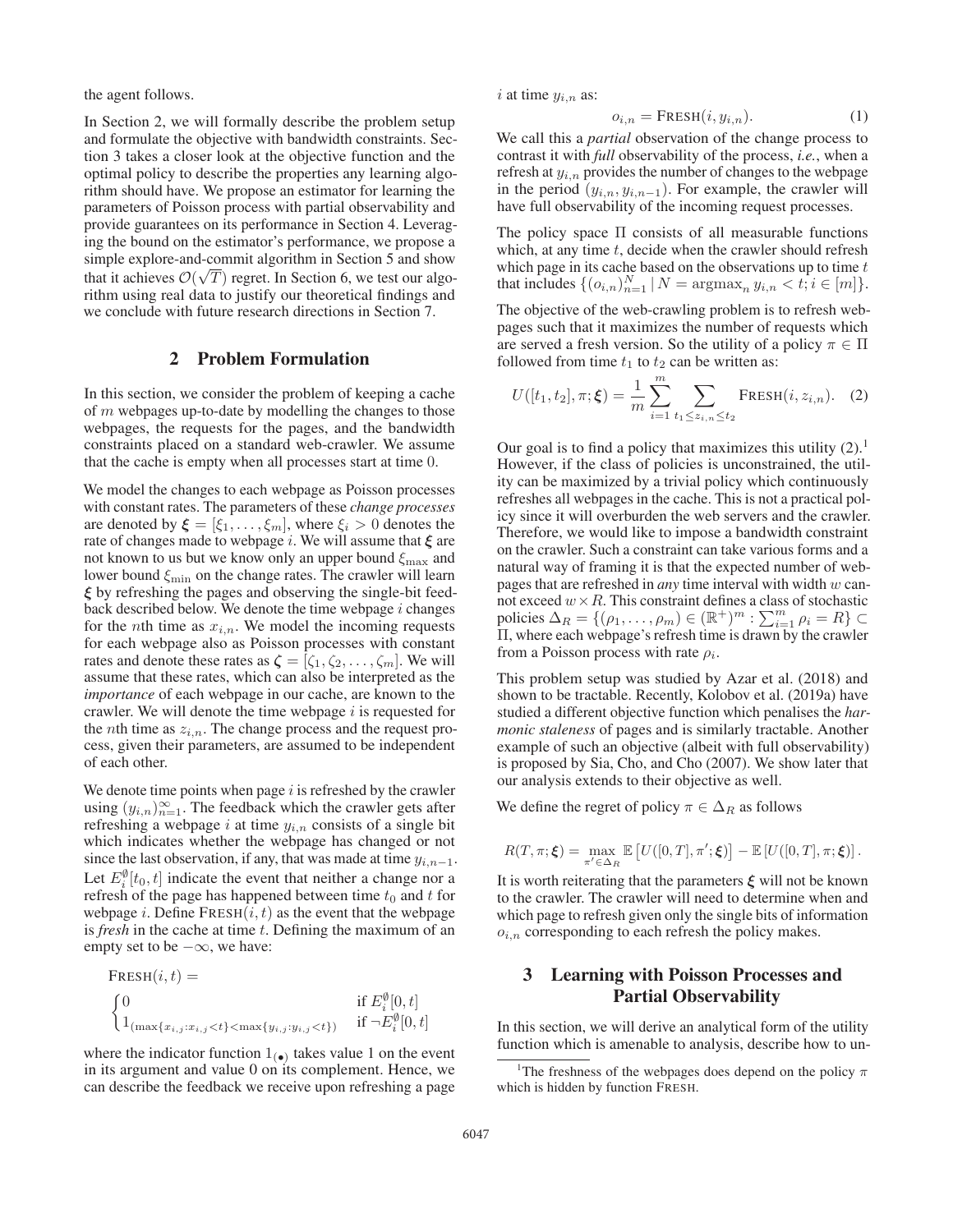cover the optimal policy in  $\Delta_R$  if all parameters (*i.e.*,  $\xi$  and *ζ*) are known, and consider the problem of learning the parameters  $\xi$  with partial observability. We will use the insight gained to determine some properties a learning algorithm should have so that it can be analysed tractably.

### 3.1 Utility and the Optimal policy

Consider the expected value of the utility of a policy  $\rho \in$  $\Delta_R$  which the crawler follows from time  $t_0$  till time T. Assume that the cache at time  $t_0$  is given by  $S(t_0)$  =  $[s_1, s_2,...,s_m] \in \{0,1\}^m$ , where  $s_i = \text{F}$ RESH $(i, t_0)$ . Then, using (2), we have:

$$
\mathbb{E}[U([t_0, T], \rho; \xi) | S(t_0)]
$$
\n
$$
= \frac{1}{m} \sum_{i=1}^{m} \mathbb{E} \bigg[ \sum_{t_0 < z_{i,n} < T} \text{FRESH}(i, z_{i,n}) \bigg| \text{FRESH}(i, t_0) = s_i \bigg]
$$
\n
$$
= \frac{1}{m} \sum_{i=1}^{m} \int_{t_0}^{T} \underbrace{\zeta_i \mathbf{P}_{\rho} \left( \text{FRESH}(i, t) = 1 \mid \text{FRESH}(i, t_0) = s_i \right)}_{F(t_0, t]} dt
$$
\n
$$
(3)
$$

where (3) follows from Campbell's formula for Poisson Process (Kingman 1993) (expectation of a sum over the point process equals the integral over time with process' intensity measure) as well as the fact that the request process and change/refresh processes are independent.<sup>2</sup> In the next lemma, we show that the differential utility function  $F_{[t_0,t]}^{(i)}(\rho;\xi)$ , defined implicitly in (3), can be made time-<br>independent if the notion is allowed to run for long anguals independent if the policy is allowed to run for *long-enough*. Lemma 1 (Adapted from (Azar et al. 2018)). *For any given*  $\varepsilon > 0$ , *let*  $\rho \in \Delta_R$  *be a policy which the crawler adopts at time*  $t_0$  *and let the initial state of the cache be*  $S(t_0) = [s_1, s_2, \ldots, s_m] \in \{0, 1\}^m$ , where  $s_i = \sum_{i=1}^m s_i$ FRESH(*i*, *t*<sub>0</sub>). Then if  $t - t_0 \ge \frac{1}{\xi_{\min}} \log \left( \frac{2 \sum_{j=1}^m \zeta_i}{\varepsilon} \right)$ , then  $\sum_{i=1}^{m} \frac{\zeta_i \xi_i}{\xi_i + \rho_i} < \sum_{i=1}^{m} F_{[t_0,t]}^{(i)}(\rho; \xi) < \sum_{i=1}^{m} \frac{\zeta_i \xi_i}{\xi_i + \rho_i} + \varepsilon.$ 

Hence, as long as condition described by Lemma 1 holds, the differential utility function for a policy  $\rho \in \Delta_R$  is time independent and can be written as just  $F(\rho; \boldsymbol{\xi}) = \sum_{i=1}^{m} \frac{\zeta_i \xi_i}{\xi_i + \rho_i}$ .<br>Substituting this into (3), we get: Substituting this into (3), we get:

$$
\mathbb{E}[U([t_0, T], \rho; \xi)] \approx \frac{1}{m} \sum_{i=1}^{m} \int_{t_0}^{T} \frac{\rho_i}{\rho_i + \xi_i} \zeta_i dt
$$

$$
= \frac{T - t_0}{m} \sum_{i=1}^{m} \frac{\rho_i \zeta_i}{\rho_i + \xi_i} \tag{4}
$$

This leads to the following time-horizon independent optimisation problem for the optimal policy:

$$
\underset{\rho \in \Delta_R}{\text{maximize}} \ F(\rho; \xi) = \sum_{i=1}^m \frac{\rho_i \zeta_i}{\rho_i + \xi_i} \tag{5}
$$

Azar et al. (2018) have considered the approximate utility function given by (5) to derive the optimal refresh rates  $\rho^*$ for known *<sup>ξ</sup>* in <sup>O</sup>(<sup>m</sup> log <sup>m</sup>) time (See Algorithm 2 in (Azar et al. 2018)).<sup>3</sup>

This approximation has bearing upon the kind of learning algorithms we could use while keeping the analysis of the algorithm and computation of the optimal policy tractable. The learning algorithm we employ must follow a policy  $\rho \in \Delta_R$ for a certain amount of *burn-in* time before we can use (4) to approximate the performance of the policy. If the learning algorithm changes the policy *too quickly*, then we may see large deviations between the actual utility and the approximation. However, if the learning algorithm changes the policy *slowly*, where Lemma 1 can serve as a guide to the appropriate period, then we can use (4) to easily calculate its performance between  $t_0$  and T. Similar conditions can be formulated for the approximate objectives proposed by Kolobov et al. (2019a) and Sia, Cho, and Cho (2007) as well.

Now that we know how to uncover the optimal policy when *ξ* are known, we turn our attention to the task of learning it with partial observations.

#### 3.2 Learnability with Partial Observations

In this section, we address the problem of partial information of Poisson process and investigate under what condition the rate of the Poisson process can be estimated. In our setting, for an arbitrary webpage, we only observe binary outcomes  $(o_n)_{n=1}^{\infty}$ , defined by (1). The refresh times  $(y_n)_{n=1}^{\infty}$  and the Poisson process of changes with rate  $\xi$  induce a distribution Poisson process of changes with rate  $\xi$  induce a distribution over  $\{0, 1\}^{\mathbb{N}}$  which is denoted by  $\mu_{\xi}$ . If the observations happen at regular time intervals, i.e.  $y_n - y_{n-1} = c$  for some constant c, then the support  $S_{\xi}$  of  $\mu_{\xi}$  is:

$$
\mathcal{S}_{\xi} = \left\{ (o_n)_{n=1}^{\infty} \in \{0,1\}^{\mathbb{N}} : \lim_{n \to \infty} \frac{\sum_{j=1}^{n} o_j}{n} = 1 - e^{-c \xi} \right\}.
$$

This means that we can have a consistent estimator, based on the strong law of large numbers, if the crawler refreshes the cache at fixed intervals.

However, we can characterise the necessary property of the set of partial observations which allows parameter estimation of Poisson processes under the general class of policies Π. This result may be of independent interest.

**Lemma 2.** Let  $\{y_0 := 0\} \cup (y_n)_{n=1}^{\infty}$  be a sequence of times,<br>such that  $\forall n, y_n > 0$  at which observations  $(o_n)_{n=1}^{\infty} \in$ *such that*  $\forall n, y_n > 0$ , *at which observations*  $(o_n)_{n=1}^{\infty} \in$ <br>{0.1}<sup>*N*</sup> are made of a Poisson process with rate  $\xi$  such that  $\{0,1\}^{\mathbb{N}}$  *are made of a Poisson process with rate*  $\xi$ *, such that*  $o_n := 1$  *iff there was an event of the process in*  $(y_{n-1}, y_n]$ , *define*  $w_n = y_n - y_{n-1}$ ,  $I = \{n : w_n < 1\}$  *and*  $J = \{n : w_n \geq 1\}$  $w_n \geq 1$ *}. Then:* 

*1. If*  $\sum_{n\in I} w_n < \infty$  *and*  $\sum_{n\in J} e^{-\xi w_n} < \infty$ *, then any statistic for estimating* ξ *has non-vanishing bias.*

<sup>2</sup> Note that the *rates* of the processes can be correlated; only the events need to be drawn independently.

<sup>&</sup>lt;sup>3</sup>The optimal policy can be obtained in  $\mathcal{O}(m)$  time by using the hod proposed by Duchi et al. (2008) method proposed by Duchi et al. (2008).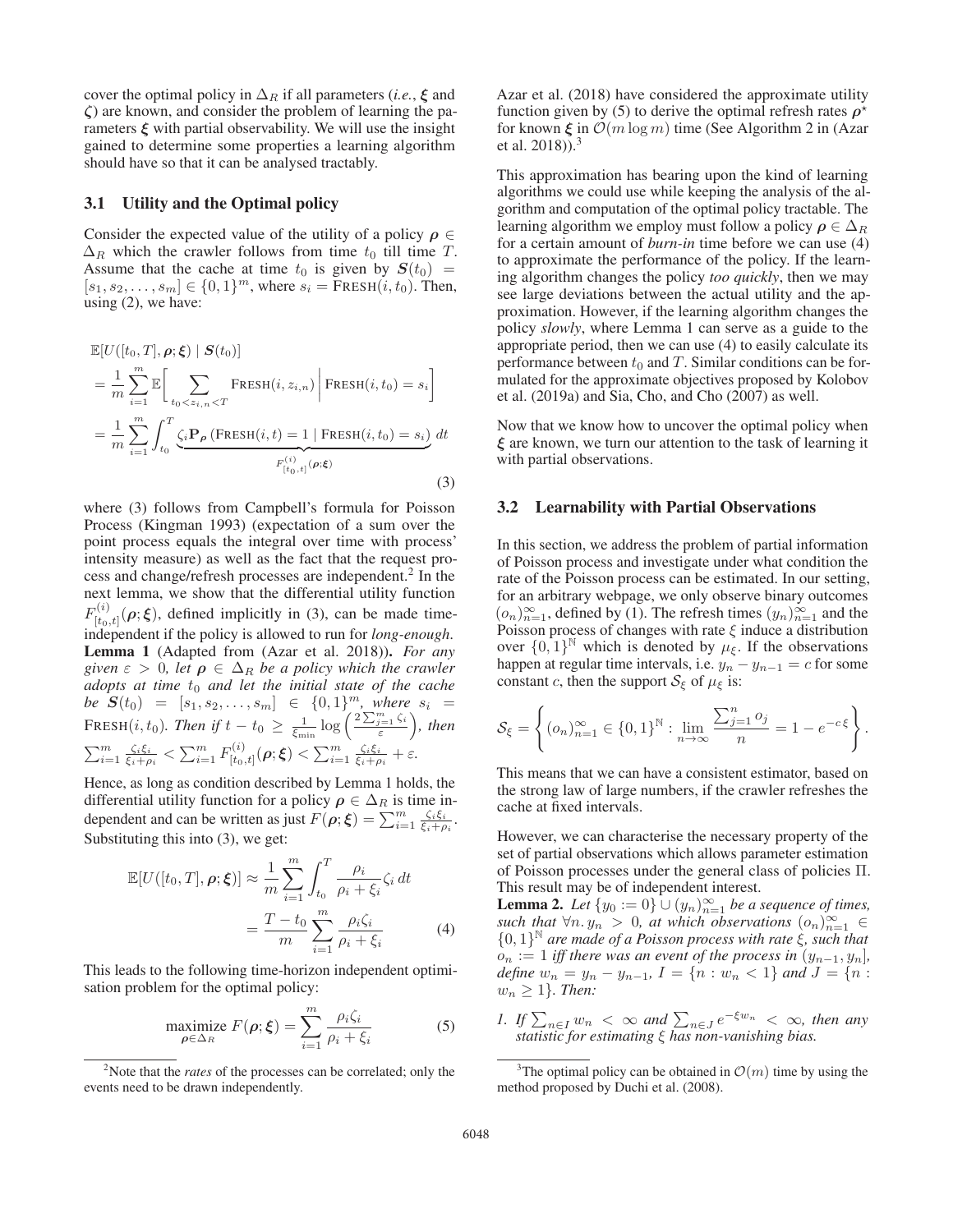2. If  $\sum_{n\in I} w_n = \infty$ , then there exist disjoint subsets  $I_1, I_2, \ldots$  *of I* such that  $\left(\sum_{n \in I_k} w_n\right)_{k=1}^{\infty}$  is monotone and  $\sum_{n\in I_k} w_n \in (1,2)$  *for*  $k = 1,2,...$  *For any*<br>*such sequence*  $\mathcal{T} = (L)^\infty$  *the manning*  $e^{-(\xi)}$  *= such sequence*  $\mathcal{I} = (I_k)_{k=1}^{\infty}$ , the mapping  $c_{\mathcal{I}}(\xi) =$ <br> $\lim_{k \to \infty} \frac{1}{k} \sum_{k=1}^{K} c_{k}$  and  $(\xi)$  is attistiveness.  $\lim_{K\to\infty}\frac{1}{K}\sum_{k=1}^K \exp(-\xi\sum_{n\in I_k}w_n)$  is strictly mono-<br>tone and *tone and*

$$
\left[\frac{1}{K}\sum_{k=1}^{K}\mathbb{I}\left(\sum_{n\in I_k}o_n\geq 1\right)\right]\xrightarrow{a.s.}1-c_{\mathcal{I}}(\xi).
$$

*3. If*  $\sum_{n \in J} e^{-w_n \xi} = \infty$  *then, there exists a sequence*  $\mathcal{I} = (L)^\infty$  of disjoint subsets of *L* such that  $J = (J_k)_{k=1}^{\infty}$  *of disjoint subsets of J such that*<br> $(\sum_{k=1}^{\infty} a_k e_k)^{\infty}$  *is monotons and*  $\sum_{k=1}^{\infty} a_k e_k$  $\left(\sum_{n\in J_k} e^{-w_n\xi}\right)_{k=1}^{\infty}$  *is monotone and*  $\sum_{n\in J_k} e^{-w_n\xi} \in$  $[1/e, 2/e)$  *for*  $k = 1, 2, \ldots$  *For any such J*, the map- $\begin{bmatrix} \text{ping } c_J(\xi) = \lim_{K \to \infty} \left[ \frac{1}{K} \sum_{k=1}^K \prod_{n \in J_k} (1 - e^{-\xi w_n}) \right] \end{bmatrix}$ *is strictly monotone and*

$$
\lim_{K \to \infty} \left[ \frac{1}{K} \sum_{k=1}^{K} \mathbb{I} \left( o_n \ge 1, \ \forall n \in J_k \right) \right] \xrightarrow{a.s.} c_{\mathcal{J}}(\xi),
$$

Note that it is possible that, for some  $\xi$ , the statistics almost surely converge to a value that is unique to  $\xi$ , but for some other one they do not. Indeed, when  $w_n = \ln n$ , then  $\sum_{n=1}^{\infty} w_n < \infty$  and  $\sum_{n=1}^{\infty} e^{-\xi w_n} < \infty$  for  $\xi = 2$  but  $\sum_{n\in I} w_n < \infty$  and  $\sum_{n\in J} e^{-\xi w_n} < \infty$  for  $\xi = 2$ , but  $\sum_{n\in J} e^{-\xi w_n} = \infty$  for  $\xi = 1$ . More concretely, assuming that the respective limits exist we have: that the respective limits exist, we have:

$$
\liminf_{n \in J} \frac{w_n}{\ln n} > \frac{1}{\xi} \implies \sum_n e^{-\xi w_n} < \infty \quad \text{and}
$$

$$
\limsup_{n \in J} \frac{w_n}{\ln n} \le \frac{1}{\xi} \implies \sum_n e^{-\xi w_n} = \infty.
$$

In particular, if  $\limsup_{n \in J} \frac{w_n}{\ln n} = 0$ , it implies that  $\sum_{n \in J} e^{-\xi w_n} = \infty$  for all  $\xi > 0$ , which, in turn, implies that it will be possible to learn the true value for any parameter  $\xi > 0$ .

Lemma 2 has important implications on the learning algorithms we can use to learn  $\xi$ . It suggests that if the learning algorithm decreases the refresh rate  $\rho_i$  for a webpage too quickly, such that  $\mathbf{P}\left(\liminf_{n\to\infty}\frac{w_{i,n}}{\ln n} > \frac{1}{\xi_i}\right) > 0$  (assuming the limit exists), then the estimate of each parameter  $\xi_i$ has non-vanishing error.

In summary, in this section, we have made two important observations about the learning algorithm we can employ to solve the web-crawling problem. Firstly, given an error tolerance of  $\varepsilon > 0$ , the learning algorithm should change<br>the policy only after ∼  $\frac{1}{\xi_{\min}^{\text{min}}}$  log  $(2 \Sigma_i \xi_i / \varepsilon)$  steps to allow for time invariant differential utility approximations to be valid. Secondly, in order to obtain consistent estimates for *ξ* from partial observations, the learning algorithm should not change the policy so drastically that it violates the conditions in Lemma 2. These observations strongly suggest that to obtain theoretical guarantees on the regret, one should use *phased*

learning algorithms where each phase of the algorithm is of duration  $\sim \frac{1}{\xi_{\min}} \log (2 \Sigma_i \zeta_i/\varepsilon)$ , the policy is only changed<br>when moving from one phase to the other and the changes when moving from one phase to the other, and the changes made to the policy are such that constraints presented in Lemma 2 are not violated. Parallels can be drawn between such learning algorithms and the algorithms used for online learning of Markov Decision Processes which rely on bounds on mixing times (Neu et al. 2010). In Section 5, we present the simplest of such algorithms, *i.e.*, the explore-and-commit algorithm, for the problem and provide theoretical guarantees on the regret. Additionally, in Section 6.2, we also empirically compare the performance of ETC to the phased  $\varepsilon$ -greedy learning algorithm.

In the next section, we investigate practical estimators for the parameters *ξ* and the formal guarantees they provide for the web-crawling problem.

# 4 Parameter Estimation and Sensitivity Analysis with Partial Observations

In this section, we address the problem of parameter estimation of Poisson processes under partial observability and investigate the relationship between the utility of the optimal policy  $\rho^*$  (obtained using true parameters) and policy  $\hat{\rho}$ (obtained using the estimates).

Assume the same setup as for Lemma 2, *i.e.*, we are given a finite sequence of observation times  $\{y_0 := 0\} \cup (y_n)_{n=1}^N$ <br>in advance and we observe  $(o_n)^N$ , defined as in (1) hased in advance, and we observe  $(o_n)_{n=1}^N$ , defined as in (1), based<br>on a Poisson process with rate  $\epsilon$ . Define  $w_n = u_n - u_{n-1}$ on a Poisson process with rate  $\xi$ . Define  $w_n = y_n - y_{n-1}$ .<br>Then log-likelihood of  $(\alpha)^N$ , is: Then log-likelihood of  $(o_n)_{n=1}^N$  is:

$$
\mathcal{L}(\xi) = \sum_{n: o_n = 1} \ln(1 - e^{-\xi w_n}) - \sum_{n: o_n = 0} \xi w_n \qquad (6)
$$

which is a concave function. Taking the derivative and solving for  $\xi$  yields the maximum likelihood estimator (Cho and Garcia-Molina 2003b). However, as the MLE estimator lacks a closed form, coming up with a non-asymptotic confidence interval is a very challenging task. Hence, we consider a simpler estimator.

Let us define an intermediate statistic  $\hat{p}$  as the fraction of times we observed that the underlying Poisson process produced no events,  $\hat{p} = \frac{1}{N} \sum_{n=1}^{N} (1 - o_n)$ . Since  $\mathbf{P}(o_n = 0) =$  $e^{-\xi w_n}$  we get  $\mathbb{E}[\hat{p}] = \frac{1}{N} \sum_{n=1}^{N} e^{-\xi w_n}$ . Motivated by this, we can estimate  $\xi$  by the following moment matching method can estimate  $\xi$  by the following moment matching method: choose  $\tilde{\xi}$  to be the unique solution of the equation

$$
\widehat{p} = \frac{1}{N} \sum_{n=1}^{N} e^{-\widetilde{\xi}w_n},\tag{7}
$$

and then obtain estimator  $\hat{\xi}$  of  $\xi$  by clipping  $\tilde{\xi}$  to range  $[\xi_{\min}, \xi_{\max}]$ ,  $\hat{\xi} = \max{\{\xi_{\min}, \min{\{\xi_{\max}, \tilde{\xi}\}\}}}.$  The RHS in (7) is monotonically decreasing in  $\tilde{\xi}$ , therefore finding<br>the solution of (7) with group way be dange in  $O(\log(1/\epsilon))$ the solution of (7) with error  $\gamma$  can be done in  $O(\log(1/\gamma))$ time based on binary search. Additionally, if the intervals are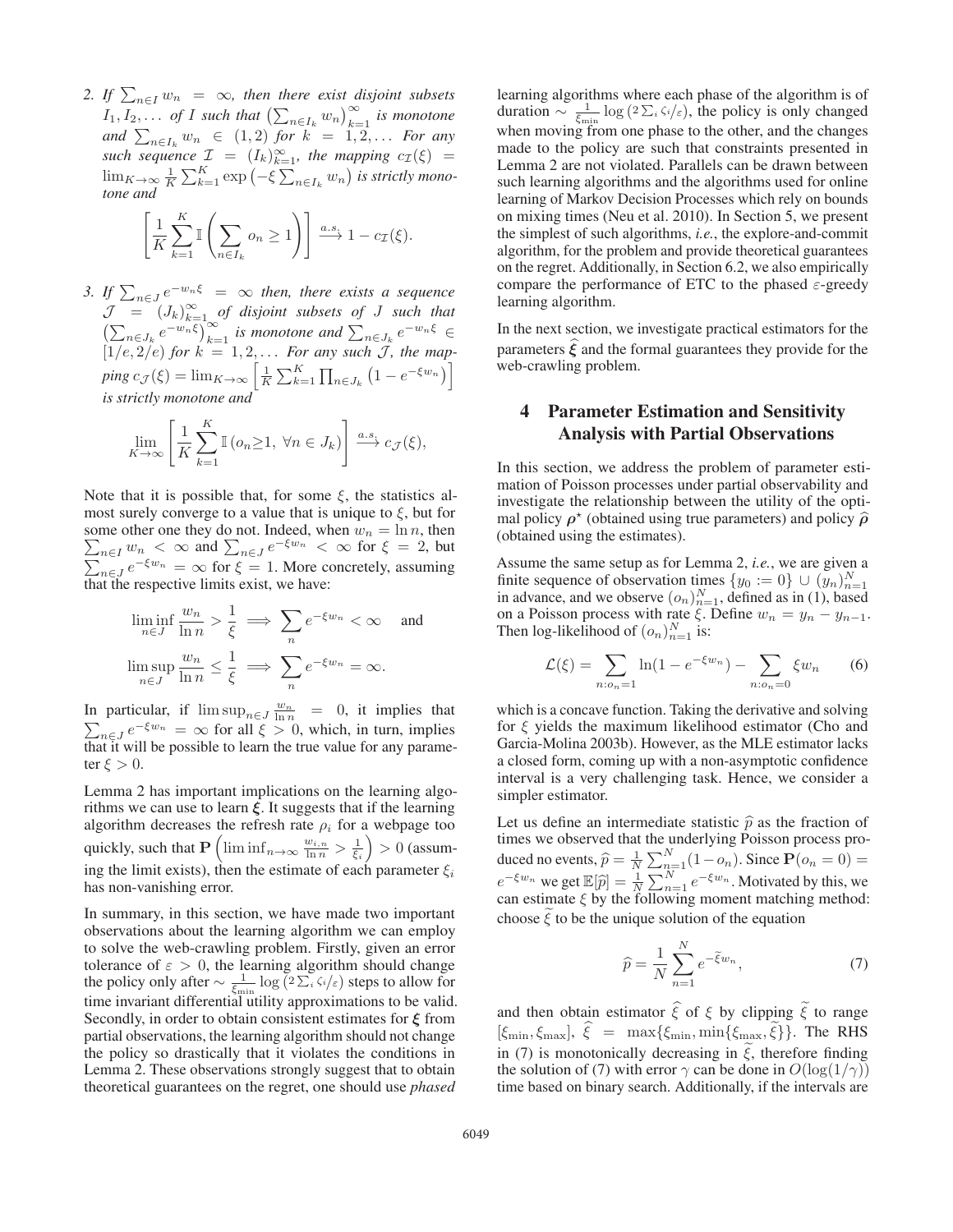of fixed size, *i.e.*,  $\forall n, w_n = c$ , then  $\tilde{\xi}$  reduces to the maximum likelihood estimator. Such an estimator was proposed mum likelihood estimator. Such an estimator was proposed by Cho and Garcia-Molina (2003b) and was shown to have good empirical performance. Here, instead of smoothing the estimator, a subsequent clipping of  $\tilde{\xi}$  resolves the issue of its<br>instability for the entropy enlace of  $\hat{\xi}$  = 0 and  $\hat{\xi}$  = 1 (when instability for the extreme values of  $\hat{p} = 0$  and  $\hat{p} = 1$  (when the solution to (7) becomes  $\tilde{\xi} = \infty$  and  $\tilde{\xi} = 0$ , respectively).<br>In the following lamma, we will show that this estimator  $\hat{\xi}$ In the following lemma, we will show that this estimator  $\xi$ In the ronowing femma, we win show that this estimator  $\zeta$  is also amenable to non-asymptotic analysis by providing a high probability confidence interval for it.

**Lemma 3.** *Under the condition of Lemma 2, for any*  $\delta \in$ (0, 1)*, and* <sup>N</sup> *observations it holds that*

$$
\mathbf{P}\left(|\hat{\xi} - \xi| \ge \left(\frac{1}{N} \sum_{n=1}^{N} w_n e^{-\xi_{\max} w_n}\right)^{-1} \sqrt{\frac{\log \frac{2}{\delta}}{2N}}\right) \le \delta
$$

 $where \ \hat{\xi} = \max\{\xi_{\min}, \min\{\xi_{\max}, \tilde{\xi}\}\}$  *and*  $\tilde{\xi}$  *is obtained by solving* (7) *solving* (7)*.*

Similar analysis can be done for the setting when one has full observability (Upadhyay et al. 2019, See Appendix K). With the following lemma we bound the sensitivity of the expected

utility to the accuracy of our parameter estimates *ξ*. **Lemma 4.** *For the expected utility*  $F(\rho; \xi)$  *defined in* (5)*, let*  $\rho^* = \argmax_{\rho} F(\rho; \xi), \quad \hat{\rho} = \argmax_{\rho} F(\rho; \hat{\xi}) \text{ and define}$ <br>the subontimality of  $\hat{\beta}$  as  $\exp(\hat{\beta}) := F(\rho^*, \xi) - F(\hat{\alpha}, \xi)$ *the suboptimality of*  $\hat{\rho}$  *as*  $\text{err}(\hat{\rho}) := F(\rho^*; \xi) - F(\hat{\rho}; \xi)$ . *Then*  $err(\hat{\rho})$  *can be bounded by:* 

$$
\operatorname{err}(\widehat{\boldsymbol{\rho}}) \leq \sum_{i} \frac{1}{\widehat{\xi}_i \min\{\widehat{\xi}_i, \xi_i\}} \zeta_i (\widehat{\xi}_i - \xi_i)^2.
$$

This lemma gives us hope that if we can learn  $\xi$  well enough such that  $|\hat{\xi}_i - \hat{\xi}_i| \sim O(1/\sqrt{T})$  for all *i*, then we can obtain sub-linear regret by following the policy  $\hat{\rho}$  = argmax<sub>*ρ*</sub>  $F(\rho;\hat{\xi})$ . This indeed is possible and, in the next section, we show that an explore-and-commit algorithm next section, we show that an explore-and-commit algorithm can yield  $\mathcal{O}(\sqrt{T})$  regret. We would like to also bring to the notice of the reader that a similar result up to constants the notice of the reader that a similar result up to constants can be shown for the Harmonic staleness objective proposed by Kolobov et al. (2019a) (see (Upadhyay et al. 2019, Appendix E)) and the accumulating delay objective by Sia, Cho, and Cho (2007) (see (Upadhyay et al. 2019, Appendix F)).

### 5 Explore-Then-Commit Algorithm

In this section, we will analyse a version of the exploreand-commit (ETC) algorithm for solving the web-crawling problem. The algorithm will first learn *ξ* by sampling all pages till time  $\tau$  and then commit to the policy of observing the pages from time  $\tau$  till T at the rates  $\hat{\rho}$  as given by the Algorithm 2 in (Azar et al. 2018), obtained by passing it the estimated rates *ξ* instead of the true rates *<sup>ξ</sup>*.

Revisiting the policy space. The constraint we had used to define the policy space  $\Delta_R$  was that given any interval of width  $w$ , the expected number of refreshes in that interval should not exceed  $wR$ , which limited us to the class of Poisson policies. However, an alternative way to impose the constraint is to bound the time-averaged number of requests made per unit of time asymptotically. It can be shown that given our modelling assumptions that request and change processes are memory-less, the policy which maximizes the utility in (2) given a fixed number of observations per page will space them equally. This motivates a policy class  $\mathcal{K}_R = \{ \kappa = (\kappa_1, ..., \kappa_m) : \sum_{i=1}^m 1/\kappa_i = R \} \subset \Pi$  as the set of deterministic policies which refresh webpage *i* at regular time intervals of length  $\kappa_i$ . Policies from  $\mathcal{K}_R$  allow us to obtain tight confidence intervals for  $\xi$  by a straight-<br>formed englisation of Lamma 2. However, the consituity of forward application of Lemma 3. However, the sensitivity of the utility function for this policy space to the quality of the estimated parameters is difficult to bound tightly. In particular, the differential utility function for this class of policies (defined in (3)) is not strongly concave, which is a basic building block of Lemma 4. This precludes performance bounds which are quadratic in the error of estimates  $\xi$ , which lead to worse bounds on the regret of the ETC algorithm. These reasons are further expounded in the extended version of the paper (Upadhyay et al. 2019, see Appendix I). Nevertheless, we can show that using the uniform-intervals policy  $\kappa^{UI}$  incurs *lower* regret than the uniform-rates policy  $\rho^{\text{UR}}$ , while still making on average  $R$  requests per unit time (Upadhyay et al. 2019, see Appendix H).

Hence, to arrive at regret bounds, we will perform the exploration using *Uniform-interval exploration* policy  $\kappa^{\text{UI}} \in \mathcal{K}_R$ which refreshes webpages at regular intervals  $\forall i$ .  $\kappa_i = \frac{m}{R}$ , which will allow us to use I emma 3 to bound the error of the which will allow us to use Lemma 3 to bound the error of the estimated *ξ* with high probability.

**Lemma 5.** For a given  $\delta \in (0,1)$ , after following the *uniform-interval policy*  $\kappa$ <sup>UI</sup> *for time*  $\tau$ , which is assumed *to be a multiplicity of* <sup>m</sup>/R*, we can claim the following for the error in the estimates ξ produced using the estimator proposed in Lemma 3:*

$$
\mathbf{P}\left(\forall i \in [m]: |\hat{\xi}_i - \xi_i| \le e^{\frac{\xi_{\max} m}{R}} \sqrt{\frac{R \log \frac{2m}{\delta}}{2\tau m}} \right) \ge 1 - \delta.
$$

With these lemmas, we can bound the regret suffered by the ETC algorithm using the following Theorem.

**Theorem 1.** Let  $\pi^{\text{EC}}$  denote the explore-and-commit algo*rithm which explores using the uniform-interval exploration policy for time*  $\tau$  *(assumed to be a multiplicity of*  $\frac{m}{R}$ *), estimates ξ using the estimator proposed in* (7)*, and then uses the policy*  $\hat{\rho} = \operatorname{argmax}_{\rho \in \Delta_R} F(\rho; \hat{\xi})$  *till time* T. Then for a civen  $\delta \in (0, 1)$  with probability  $1 - \delta$ , the expected regret *given*  $\delta \in (0, 1)$ *, with probability*  $1 - \delta$ *, the expected regret of the explore and commit policy*  $\pi$ <sup>EC</sup> *is bounded by:* 

$$
R(T, \pi^{\text{EC}}; \xi) \le \left(\frac{\tau}{m} + \frac{(T-\tau)}{\tau} \frac{e^{2\frac{\xi_{\text{max}}m}{R}} R \log{(2m/\delta)}}{2m^2 \xi_{\text{min}}^2}\right) \sum_{i=1}^m \zeta_i.
$$

*Further, we can choose an exploration horizon*  $\tau^* \sim \mathcal{O}(\sqrt{T})$  *such that with probability*  $1 - \delta$  *the expected regret is such that, with probability*  $1 - \delta$ *, the expected regret is*  $\mathcal{O}(\sqrt{T})$  $\mathcal{O}(\sqrt{T}).$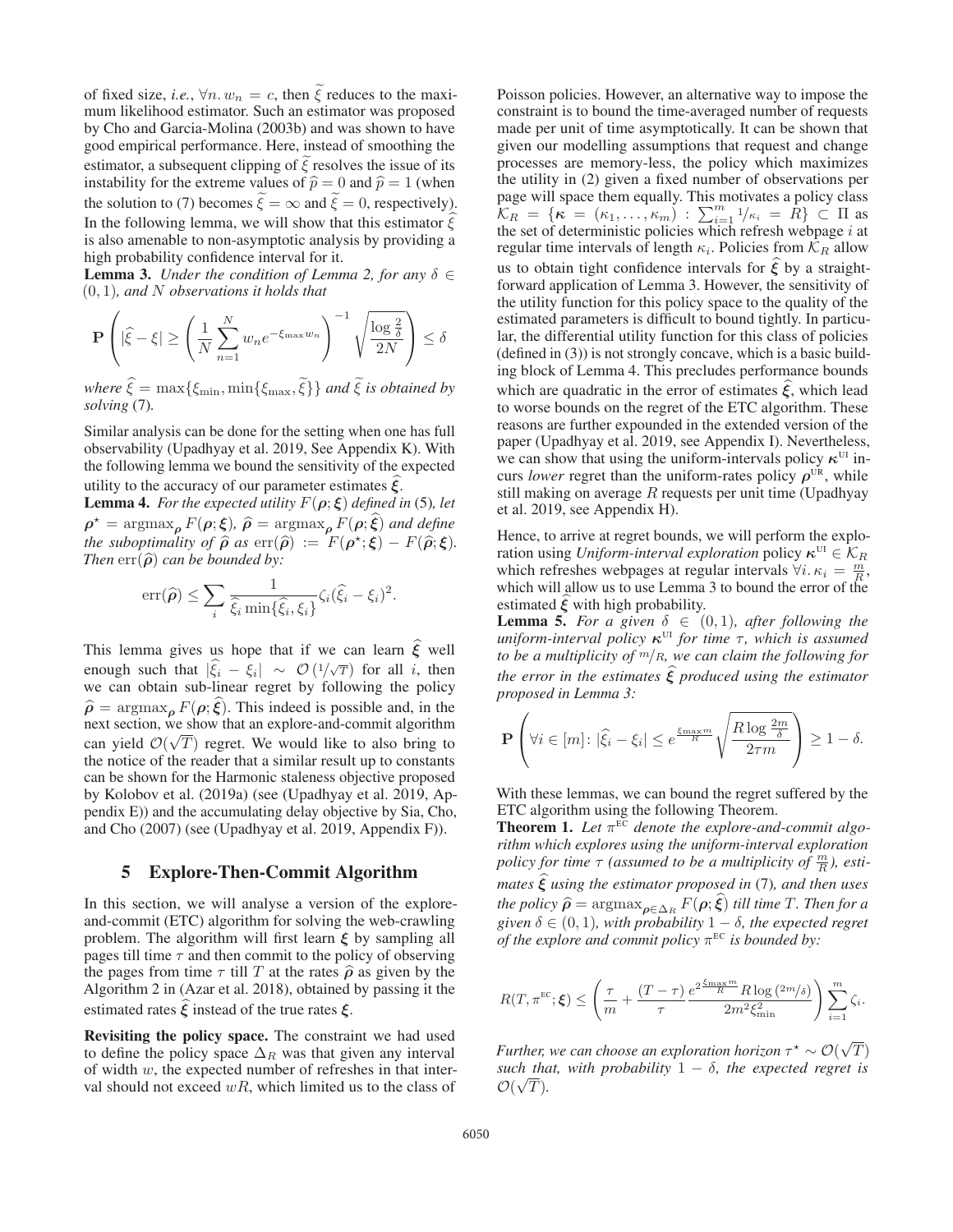*Proof.* Since the utility of any policy is non-negative, we can upper-bound the regret of the algorithm in the exploration phase by the expected utility of the best stationary policy  $\rho^* = \operatorname{argmax}_{\rho \in \Delta_R} F(\rho; \xi)$ , which is  $\frac{\tau}{m} \sum_{i=1}^m \zeta_i \frac{\rho_i^*}{\rho_i^* + \xi_i}$  $\frac{\tau}{m} \sum_{i=1}^{m} \zeta_i$ . In the exploitation phase, the regret is given by  $\frac{T-\tau}{m}(F(\rho^*, \xi) - F(\hat{\rho}, \xi))$  (see (4)), which we bound using<br>Lemma 4. Hence, we see that (with a slight abuse of notation Lemma 4. Hence, we see that (with a slight abuse of notation to allow us to write  $R(T, \kappa^{UI}; \xi)$  for  $\kappa^{UI} \in \mathcal{K}_R$ ):

$$
R(T, \pi^{\text{EC}}; \xi) = R(\tau, \kappa^{\text{UI}}; \xi) + R(T - \tau, \hat{\rho}; \xi)
$$
  
 
$$
\leq \frac{\tau}{m} \sum_{i=1}^{m} \zeta_i + \frac{(T - \tau)}{m} \sum_{i=1}^{m} \frac{\zeta_i(\hat{\xi}_i - \xi_i)^2}{\hat{\xi}_i \min\{\hat{\xi}_i, \xi_i\}} \quad (8)
$$

As we are using the estimator from Lemma 3, we have  $\hat{\xi}_i$  min $\{\hat{\xi}_i, \xi_i\} \geq \xi_{\text{min}}^2$ . Using this and Lemma 5 with (8), we get with probability  $1 - \delta$ . we get with probability  $1 - \delta$ :

$$
R(T, \pi^{\text{EC}}; \xi)
$$
  
\n
$$
\leq \tau \frac{1}{m} \sum_{i=1}^{m} \zeta_i + (T - \tau) \frac{\sum_{i=1}^{m} \zeta_i}{m \xi_{\min}^2} (\hat{\xi}_i - \xi_i)^2
$$
  
\n
$$
= A\tau + (T - \tau) \frac{\sum_{i=1}^{m} \zeta_i}{m \xi_{\min}^2} \left( e^{\frac{\xi_{\max} m}{R}} \sqrt{\frac{R \log (2m/\delta)}{2m\tau}} \right)^2
$$
  
\n
$$
= A\tau + \frac{(T - \tau)}{\tau} \underbrace{\sum_{i=1}^{m} \zeta_i}_{2m^2 \xi_{\min}^2} e^{2 \frac{\xi_{\max} m}{R}} R \log (2m/\delta)
$$
  
\n
$$
= A\tau + \frac{BT}{\tau} - B
$$
 (9)

This proves the first claim.

The bound in (9) takes the minimum value when  $\tau^* = \sqrt{\frac{B}{A}}\sqrt{T} = \sqrt{\frac{e^{2\frac{\xi_{\text{max}}m}{R}R\log(2m/s)}}{2m\xi_{\text{min}}^2}}\sqrt{T}$ , giving with probabil- $\sqrt{T} = \sqrt{\frac{e^{2\frac{\xi_{\rm max}m}{R}}R\log{(2m/\delta)}}{2m\xi_{\rm min}^2}}$  $\sqrt{T}$ , giving with probability  $1 - \delta$ , the worst-case regret bound of:

$$
R(T,\boldsymbol{\rho}^{\text{EC}};\boldsymbol{\xi})<2\sqrt{ABT}
$$

This proves the second part of the theorem.

This theorem bounds the expected regret conditioned on the event that the crawler learns  $\hat{\xi}$  such that  $\forall i$ .  $|\hat{\xi}_i - \hat{\xi}_i|$  $|\xi_i|$  $\sqrt{\frac{\log 2m}{2\tau R/m}}$ . These kinds of guarantees have been seen in recent works (Rosenski, Shamir, and Szlak 2016; Avner and Mannor 2014).

Note that the proof of the regret bounds can be easily generalised to the full-observation setting (Upadhyay et al. 2019, Appendix K) and for other objective functions (Upadhyay et al. 2019, see Appendix E and F).

Finally, note that using the doubling trick the regret bound can be made horizon independent at no extra cost. The policy can be de-randomized to either yield a fixed interval policy in  $\mathcal{K}_R$  or, to a carousel like policy with similar performance



Figure 1: Performance of the ETC algorithm. Panel (a) shows the regret suffered with different exploration horizons (keeping  $T = 10^4$  fixed) showing that a minima exists. Panel (b) shows that the optimal value of the horizon scales as  $\mathcal{O}(\sqrt{T})$ shows that the optimal value of the horizon scales as  $\mathcal{O}(\sqrt{T})$ <br>while panel (c) shows that the time-horizon normalized regret while panel (c) shows that the time-horizon normalized regret of the ETC algorithm decreases as  $\mathcal{O}(1/\sqrt{T})$ .

guarantees (Azar et al. 2018, See Algorithm 3). With this upper-bound on the regret of the ETC algorithm, in the next section we explore the empirical performance of the strategy.

### 6 Experimental Evaluation

We start with the analysis of the ETC algorithm, which shows empirically that the bounds that we have proven in Theorem 1 are tight up to constants. Next, we compare the ETC algorithm with phased  $\varepsilon$ -greedy algorithm and show that phased strategies can out-perform a well-tuned ETC algorithm, if given sufficient number of phases to learn. We leave the detailed analysis of this class of algorithms for later work. An empirical evaluation of the MLE estimator and the moment matching estimator for partial observations, and the associated confidence intervals proposed in Lemma 3 is done in the extended version of the paper (Upadhyay et al. 2019, Appendix J). These show that, for a variety of different parameters, the performance of the MLE estimator and the moment matching estimator is close to each other.

#### 6.1 Evaluation of ETC Algorithm

For the experimental setup, we make user of the MSMACRO dataset (Kolobov et al. 2019b). The dataset was collected over a period of 14 weeks by the production crawler for Bing. The crawler visited webpages approximately once per day. The crawl time and a binary indicator of whether the webpage had changed since the last crawl or not are included in the dataset along with an importance score for the various URLs. We sample 5000 webpages from the dataset while taking care to exclude pages which did not change at all or which changed upon every crawl so as to not constraint the estimates of the

 $\Box$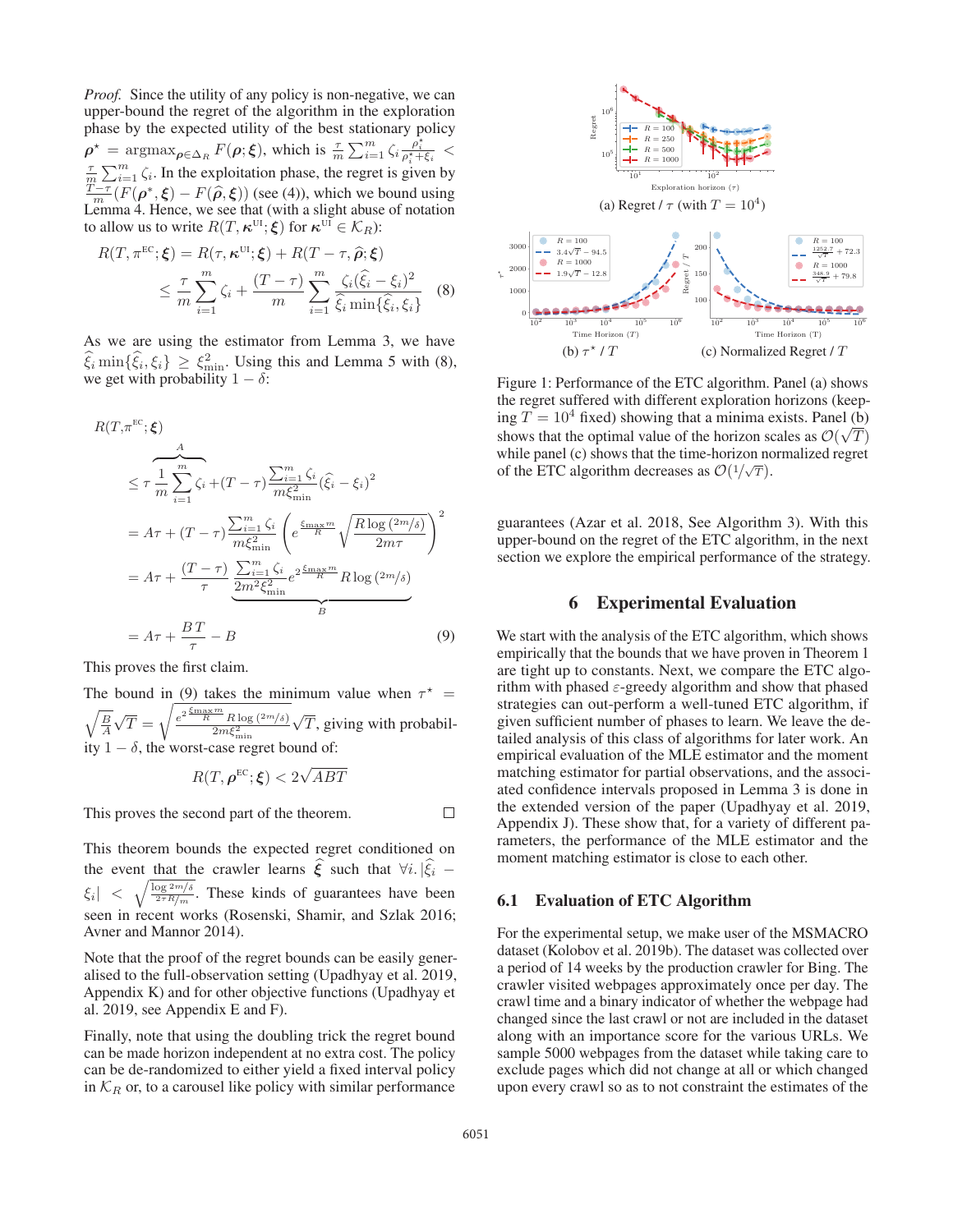change rates artificially to  $\xi_{\text{min}}$  or  $\xi_{\text{max}}$ . We calculate their rate of change  $(\xi)$  using the MLE estimator (6). The corresponding importance values *ζ* are also sampled from the importance value employed by the production web-crawler. We set  $\xi_{\min} = 10^{-9}$  and  $\xi_{\max} = 25$ . The experiments sim-<br>ulate the change times  $((x_i)_{i\infty})_{i\in\mathbb{N}}$  for webpages 50 ulate the change times  $((x_{i,n})_{n=1}^{\infty})_{i\in[m]}$  for webpages 50<br>times with different random seeds and report quantities with times with different random seeds and report quantities with standard deviation error bars, unless otherwise stated.

We first empirically determine the regret for different exploration horizon  $\tau$  and bandwidth parameter R. To this end, we run a grid search for different values of  $\tau$  (starting from the minimum time required to sample each webpage at least once), simulate the exploration phase using uniform-interval policy  $\kappa^{UI}$  and simulated change times to determine the parameters  $\xi$  and the regret suffered during the exploration<br>whose We selected  $\hat{\lambda}$  using Algorithm 2 of Agent al. (2018) phase. We calculate  $\hat{\rho}$  using Algorithm 2 of Azar et al. (2018), similarly calculate  $\rho^*$  using the true parameters  $\xi$ , calculate their respective utility after the commit phase from  $\tau$  till time horizon  $T = 10<sup>4</sup>$  using (4), and use it to determine the total regret suffered. We report the mean regret with the error bars indicating the standard deviations in Figure 1a. We see that there indeed is an optimal exploration horizon, as expected, and the value of both the horizon and the regret accumulated depends on R. We explore the relationship between the optimal exploration horizon  $\tau^*$  and the time horizon T next by varying  $T$  from  $10^2$  to  $10^6$  and calculating the optimal horizon  $\tau^*$  (using ternary search to minimize the empirical mean of the utility) for  $R \in \{10^2, 10^3\}$ ; plots for other values of R are qualitatively similar. Figure 1b shows that the optimal exploration horizon  $\tau^*$  scales as  $\mathcal{O}(\sqrt{T})$ .

Finally, we plot the time-horizon normalized regret suffered by  $\pi^{\text{EC}}$  when using the optimal exploration horizon  $\tau^*$  in Figure 1c. We see that the normalized regret decreases as  $\frac{1}{\sqrt{T}}$ , as postulated by Theorem 1. Plots for different values of *ξ* and *ζ* are qualitatively similar. It can also be seen in all plots that if the allocated bandwidth  $R$  is high, then the regret suffered is lower but the dependence of the optimal exploration threshold  $\tau^*$  on the available bandwidth is nontrivial: in Figure 1b, we see that the  $\tau_{R=100}^{\star} < \tau_{R=1000}^{\star}$  if  $T < 10^3$  and  $\tau_{R=100}^{\star} > \tau_{R=1000}^{\star}$  if  $T > 10^4$ .

It is noteworthy that Figures 1b and 1c suggest that the bounds we have proven in Theorem 1 are tight up to constants.

#### 6.2 Phased  $\varepsilon$ -greedy Algorithm

In Section 5, we have shown guarantees on the performance of explore-then-commit algorithm which is the simplest form of policies which adheres to the properties we mention in Section 3. However, it is not difficult to imagine other strategies which conform to the same recommendations. For example, consider a phased  $\varepsilon$ -greedy algorithm which runs with  $\rho^{UR}$ for duration given in Lemma 1, estimates  $\xi$ , calculates  $\hat{\rho}$ ,<br>and then follows the policy  $\rho^{\varepsilon}$  where  $\rho^{\varepsilon} = (1 - \varepsilon)\hat{\rho} + \varepsilon \frac{R}{2}$ . and then follows the policy  $\rho^{\varepsilon}$ , where  $\rho_i^{\varepsilon} = (1 - \varepsilon)\hat{\rho}_i + \varepsilon \frac{R}{m}$ ,<br>and then starts another phase, improving its policy with imand then starts another phase, improving its policy with improving estimates of  $\hat{\xi}$ . Since  $\forall i \in [m]$ .  $\rho_i^{\varepsilon} > \varepsilon \frac{R}{m}$ , the policy



Figure 2: Performance of the phased  $\varepsilon$  greedy algorithm. The dotted lines show the regret of the ETC algorithm, with optimal exploration horizon, same bandwidth  $R$  and time horizon T. While the ETC algorithm performs well when the number of phases is small, with increasing number of phases, the phased  $\varepsilon$ -greedy algorithm is able to obtain lower regret than ETC.

will continue exploring all the webpages, ensuring eventual consistency in the estimates of *ξ* .

We performed simulations with the  $\rho^{\varepsilon}$  algorithm and found that though it performed worse than ETC for small time horizons (Figures 2a and 2b), it performed better when given sufficient number of phases (see Figure 2c). Exploring the regret bounds of such policies is part of our future work.

## 7 Conclusion

In this paper, we have taken the first step towards solving the problem of learning changing rates of web-pages while solving the web-crawling problem, while also providing a guiding framework for analysing online learning problems where the agent's policy can be described using a Poisson process. We have shown that the learning algorithms should be *phased* and there are restrictions on how much they can change the policy from step to step while keeping learning feasible. Further, by bounding the performance of a Poisson policy using a deterministic policy, we have proved that a simple explore-and-commit policy has  $\mathcal{O}(\sqrt{T})$  regret under mild assumptions about the parameters mild assumptions about the parameters.

This leaves several interesting avenues of future work open. Though we have proved a theoretical upper bound on regret of  $\mathcal{O}(\sqrt{T})$  and have empirically seen that bound is tight up<br>to constants for the explore-and-commit algorithm it is not to constants for the explore-and-commit algorithm, it is not clear whether this bound is tight for the class of all *phased* strategies. We will explore the class of such strategies in a planned extension. Lastly, we believe there are rich connections worth exploring between this work and the recent work on the Recharging Bandits paradigm (Immorlica and Klein